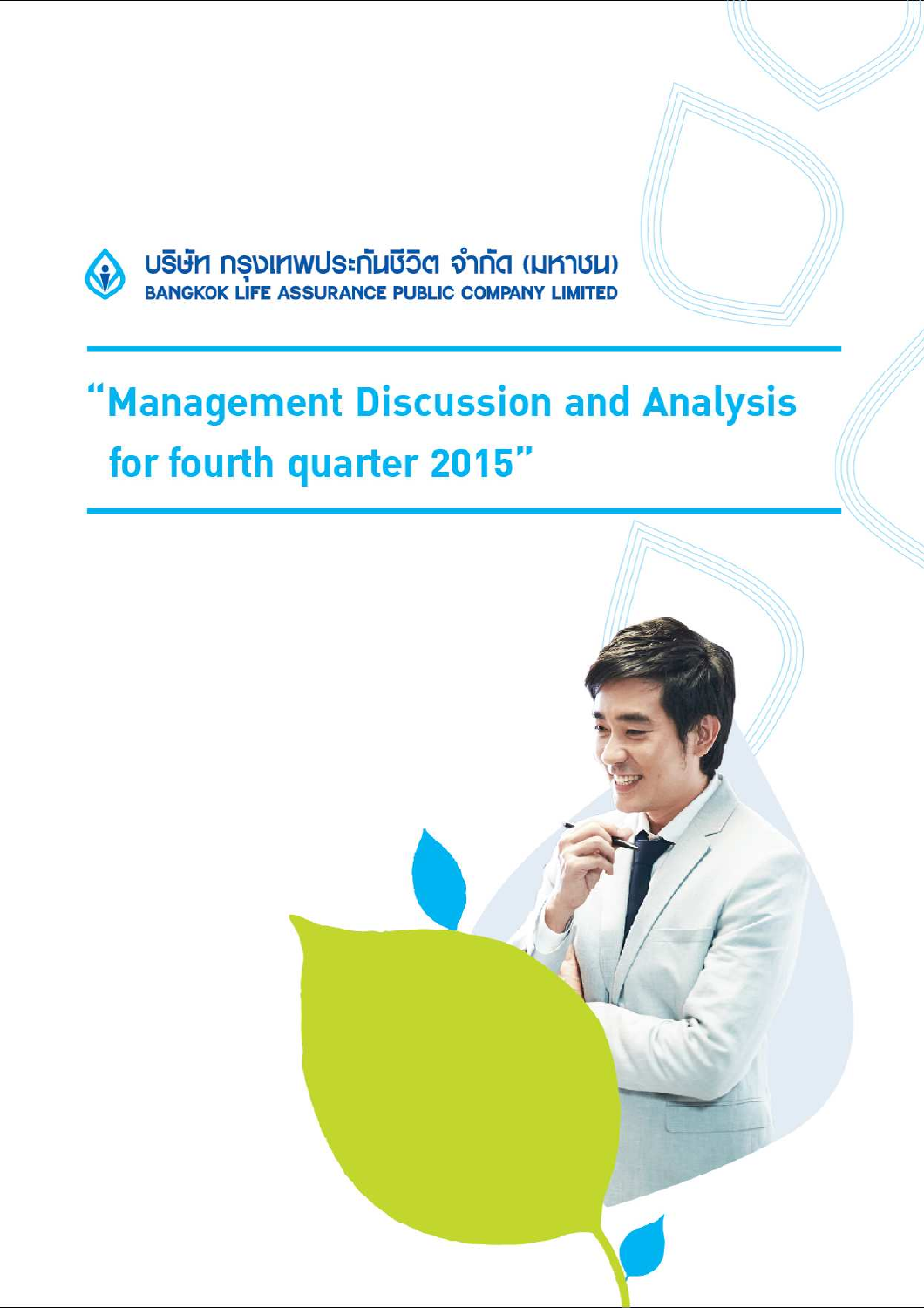#### **Operating Performance**

#### **Table 1**: Operating Result Summary

| <b>Statement of income</b><br><b>Ouarter</b> |           |        |          |         | Year   |          |         |           |         |        |
|----------------------------------------------|-----------|--------|----------|---------|--------|----------|---------|-----------|---------|--------|
| <b>Unit: Million</b>                         | 4/2015    |        | 4/2014   |         | %QoQ   | 2015     |         | 2014      |         | %YoY   |
| Revenues                                     |           |        |          |         |        |          |         |           |         |        |
| Net premiums earned                          | 12,844    | 100%   | 7,446    | 100%    | 72%    | 44,175   | 100%    | 51,172    | 100%    | $-14%$ |
| Net investment income, Gains on              |           |        |          |         |        |          |         |           |         |        |
| investments and Gains on revaluation         | 2,507     | 20%    | 3,202    | 43%     | $-22%$ | 11,414   | 26%     | 10,255    | 20%     | 11%    |
| Other income                                 | 16        | 0%     | 19       | $0\%$   | $-17%$ | 58       | $0\%$   | 46        | $0\%$   | 25%    |
| <b>Total revenues</b>                        | 15,367    | 120%   | 10,667   | 143%    | 44%    | 55,647   | 126%    | 61,473    | 120%    | $-9%$  |
| Expenses                                     |           |        |          |         |        |          |         |           |         |        |
| Underwriting expenses                        | (11, 992) | $-93%$ | (7, 305) | $-98%$  | 64%    | (48.582) | $-110%$ | (56, 347) | $-110%$ | $-14%$ |
| Operating expenses                           | (557)     | $-4%$  | (553)    | $-7%$   | 1%     | (2, 173) | $-5%$   | (2,030)   | $-4%$   | 7%     |
| <b>Total expenses</b>                        | (12,550)  | $-98%$ | (7,858)  | $-106%$ | 60%    | (50,755) | $-115%$ | (58, 377) | $-114%$ | $-13%$ |
| <b>Earning before tax</b>                    | 2.817     | 22%    | 2,809    | 38%     | 0%     | 4,892    | 11%     | 3,096     | 6%      | 58%    |
| Тах                                          | (531)     | $-4%$  | (543)    | $-7%$   | $-2\%$ | (779)    | $-2\%$  | (443)     | $-1\%$  | 76%    |
| NI                                           | 2,286     | 18%    | 2.267    | 30%     | $-1%$  | 4,113    | 9%      | 2,653     | 5%      | 55%    |

#### Premium Income

In the fourth quarter of 2015, net premiums written<sup>1</sup> increased by 72%. They amounted to 12.84 billion baht. Such increase was mainly contributed to by increased first year premiums.

In the fourth quarter of 2015, premiums grew considerably compared with the same period of the previous year. First year premiums increased by 431%, amounting to 6.89 billion baht, while in the fourth quarter of 2014, the Company earned 1.30 billion baht in first year premiums.

The growth rate of renewal year premiums slowed down in the fourth quarter of 2015 to 2% because there was a product whose premium paying period ended in the second quarter of 2014, resulting in a decrease in renewal year premiums.

 Bancassurance channel was the Company's main channel in the fourth quarter of 2015. Its total premiums represented 59% of the total premiums earned from all channels, while that of agent channel was 39%. When compared year-on-year, such proportion of bancassurance channel premiums increased. In 2014, the proportions of premiums from bancassurance and agent channels to total premiums were 42% and 55% respectively.

In 2015, the growth rate of first year premiums decreased by 35%, with first year premiums amounting to 13.63 billion baht, a decrease from 19.07 billion baht in 2014. This was because in the first quarter of 2014, the Company earned a large volume of single premiums from bancassurance channel, while in 2015 the focus was put on long-term protection plans under which the premium paying period lasts for many years. As a result, first year premiums decreased when compared with 2014.

Net premiums written of 2015 were 44.84 billion baht, a 13% decrease. Total premiums from bancassurance channel to total premiums earned from all channels in 2015 were 65%, while that of agent channel was 32%. When compared year-on-year, the proportion of bancassurance premiums to total premiums declined because of a considerably high growth rate of 2014 first year premiums

 $\overline{a}$ 

<sup>&</sup>lt;sup>1</sup> Net premiums written = first year premiums + renewal year premiums - premiums ceded ± unearned premium reserves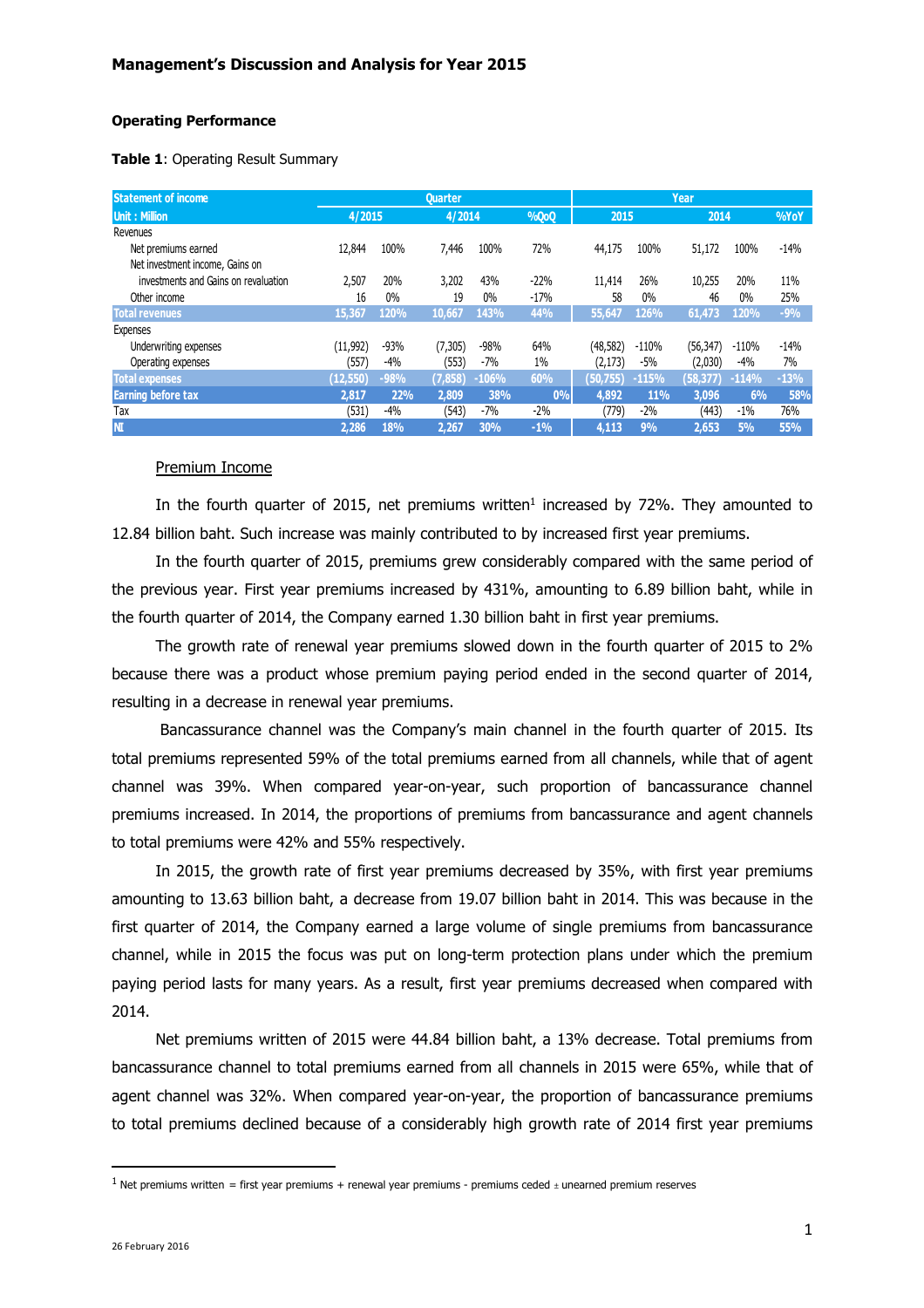through bancassurance. In 2014, the proportion of bancassurance premiums to total premiums from all channels was 71%, while that of agent channel was 27%.

#### **Table 2**: First year premiums by channel

|                            | 2015             |        | 2014             |        | Increase/decrease ratio |        |  |
|----------------------------|------------------|--------|------------------|--------|-------------------------|--------|--|
|                            | <b>Quarter 4</b> | Year   | <b>Quarter 4</b> | Year   | <b>Quarter 4</b>        | Year   |  |
| Bancassurrance channel     | 5,315            | 10,839 | 764              | 16,699 | 596%                    | -35%   |  |
| Agents and brokers channel | 1,523            | 2,488  | 472              | 2,081  | 222%                    | 20%    |  |
| Other channel              | 53               | 299    | 61               | 288    | $-14%$                  | 4%     |  |
| <b>Total</b>               | 6,890            | 13,626 | 1,298            | 19,069 | 431%                    | $-29%$ |  |

#### **Table 3**: Total premium by channel

|                            | 2015             |        | 2014             |        | Increase/decrease ratio |        |  |
|----------------------------|------------------|--------|------------------|--------|-------------------------|--------|--|
|                            | <b>Quarter 4</b> | Year   | <b>Quarter 4</b> | Year   | <b>Quarter 4</b>        | Year   |  |
| Bancassurrance channel     | 7.690            | 29,296 | 3,189            | 36,708 | 141%                    | $-20%$ |  |
| Agents and brokers channel | 5,097            | 14,291 | 4,173            | 13,868 | 22%                     | 3%     |  |
| Other channel              | 201              | 1,253  | 176              | 1,234  | 14%                     | 2%     |  |
| <b>Total</b>               | 12,987           | 44,840 | 7,538            | 51,810 | 72%                     | $-13%$ |  |

**Table 4** : Premium of each channel to total premium ratio

|                            | 2015             |             | 2014             |             |
|----------------------------|------------------|-------------|------------------|-------------|
|                            | <b>Quarter 4</b> | Year        | <b>Quarter 4</b> | Year        |
| Bancassurrance channel     | 59%              | 65%         | 42%              | 71%         |
| Agents and brokers channel | 39%              | 32%         | 55%              | 27%         |
| Other channel              | 2%               | 3%          | 2%               | 2%          |
| <b>Total</b>               | <b>100%</b>      | <b>100%</b> | <b>100%</b>      | <b>100%</b> |

# Investment Income

In the fourth quarter of 2015, net investment income was 2.48 billion baht. Gains on investments and gains on revaluation were 14 million baht and 14 million baht respectively. Altogether, they decreased by 695 million baht or 22% from the same period of the previous year. Such decrease resulted from a 99% decrease in gains on investments while net investment income rose 10% and gains on revaluation increased by 227%.

Gains on investments in the fourth quarter of 2015 decreased by 99%. In the fourth quarter of 2014, investments were sold for profit of 940 million baht while in the fourth quarter of 2015 no investments were sold due to the capital market slowdown during that period.

In 2015, net investment income totaled 10.17 billion baht. Gains on investments were 1.16 billion baht and gains on revaluation were 80 million baht. They altogether increased by 11% over the previous year. Such increase resulted from a 15% increase in net investment income and a 211% increase in gains on revaluation, and a 23% decrease in gains on investments. Such increase in net investment income was mainly because of an increase in investment assets during the current year.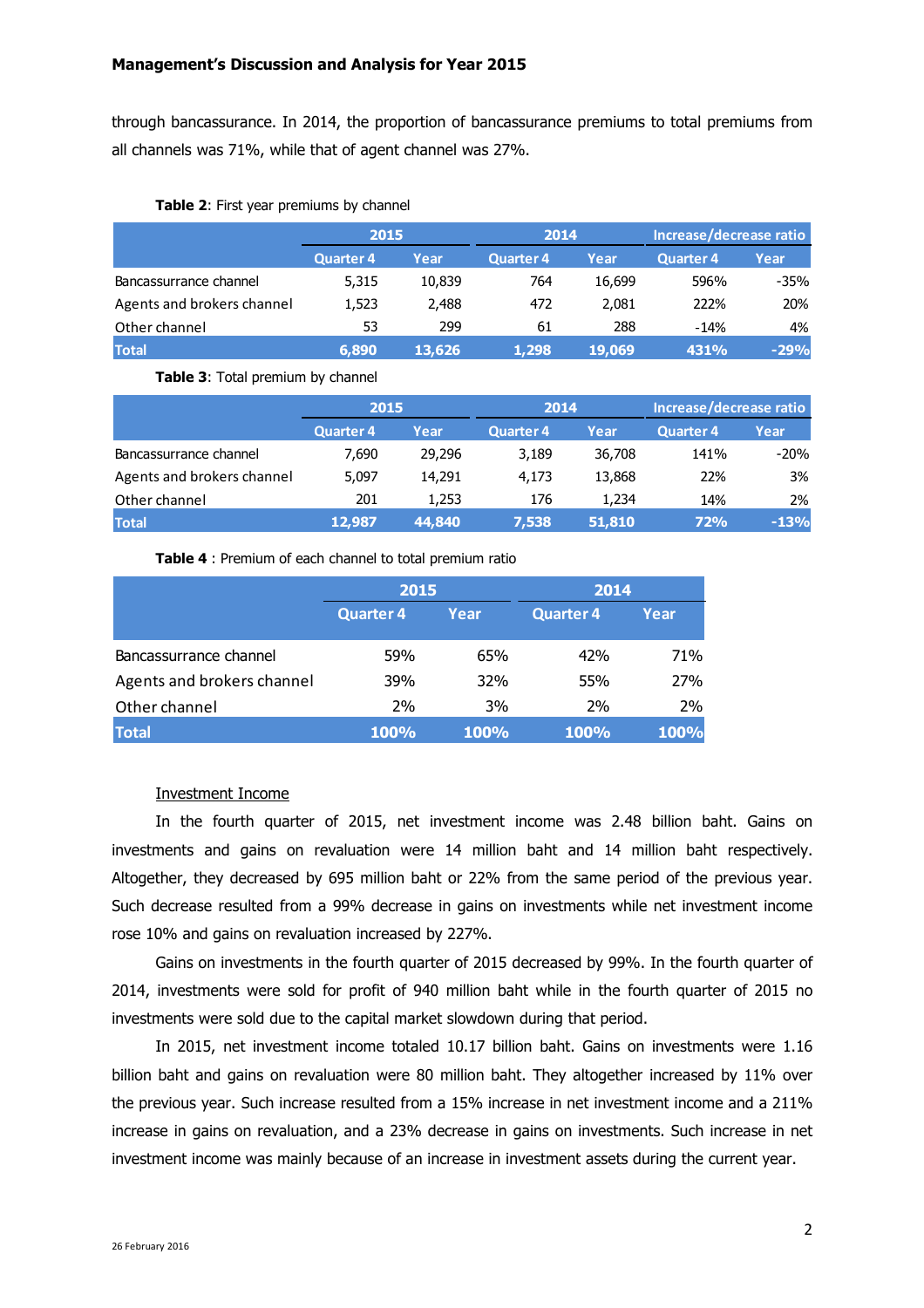The rate of return on investment for 2015 declined to 5.03% from 5.41% in 2014.

## Underwriting Expenses

Underwriting expenses in the fourth quarter of 2015 increased by 64% or 4.69 billion baht from 7.31 billion baht in 2014 to 11.99 billion baht.

- 1. The item "Life policy reserve increase from the prior year" increased by 139%. The ratio of life policy reserve (before LAT reserve<sup>2</sup>) to net premiums written in 2015 was 74% while that of 2014 was 69%.
- 2. Policy benefit payments and benefit adjustment expenses rose 1%. Such increase was mainly contributed to by surrender benefit payments which rose 336 million baht or 37%. Maturity benefits, however, dropped 417 million baht or by 50% because in the fourth quarter of 2014 a large number of policies matured, compared with the fourth quarter of 2015 during which a smaller number of policies were due to maturity.
- 3. Commissions and brokerage increased by 115 million baht or 19% from 600 million baht in 2014 to 715 million baht in 2015, moving in the same direction of first year premiums which rose 431%. Such increase in commissions and brokerage was lower than the increase rate of premiums earned because the popular short-term products sold in the fourth quarter of 2015 have lower commission rates than do long-term products.

Underwriting expenses for the year 2015 decreased by 14% or 7.77 billion baht, from 56.35 billion baht in 2014 to 48.58 billion baht in 2015. The details were as follows:

- 1. Life policy reserve decreased by 27% over the previous year. Such decrease was by a greater percentage than the percentage decrease of net premiums because the wellselling products in 2014 were of single premium mode which needed a large amount of reserve to be set aside. Most of the popular products in 2015 were of regular premium mode which needed a lower reserve level. Moreover, in 2014 the Company implemented its PAD reserve<sup>3</sup> policy for the first time. The effect from the prior period, therefore, was recorded in the current period.
- 2. Policy benefit payments and benefit adjustment expenses increased by 28%. Such increase was mainly contributed to by surrender benefit payments which rose 64%.
- 3. Commissions and brokerage increased by 45 million baht or 2% from 2.81 billion baht in 2014 to 2.85 billion baht in 2015 despite the 14% decrease in net premiums. This was because the top-selling products in 2014 were of single premium mode which have lower commission rates than do long-term products which are the Company's focus in 2015.

 $\overline{a}$ 

 $^2$  LAT reserve is an additional reserve which is set aside in the event that the life policy reserve recorded in the financial statements is lower than the reserve calculated for liability adequacy test.

<sup>&</sup>lt;sup>3</sup> Provision for adverse deviation (PAD) reserve is set based on a constant 4% of the NPV reserve. (Net Premium Valuation: NPV Calculation based on lock-in assumptions)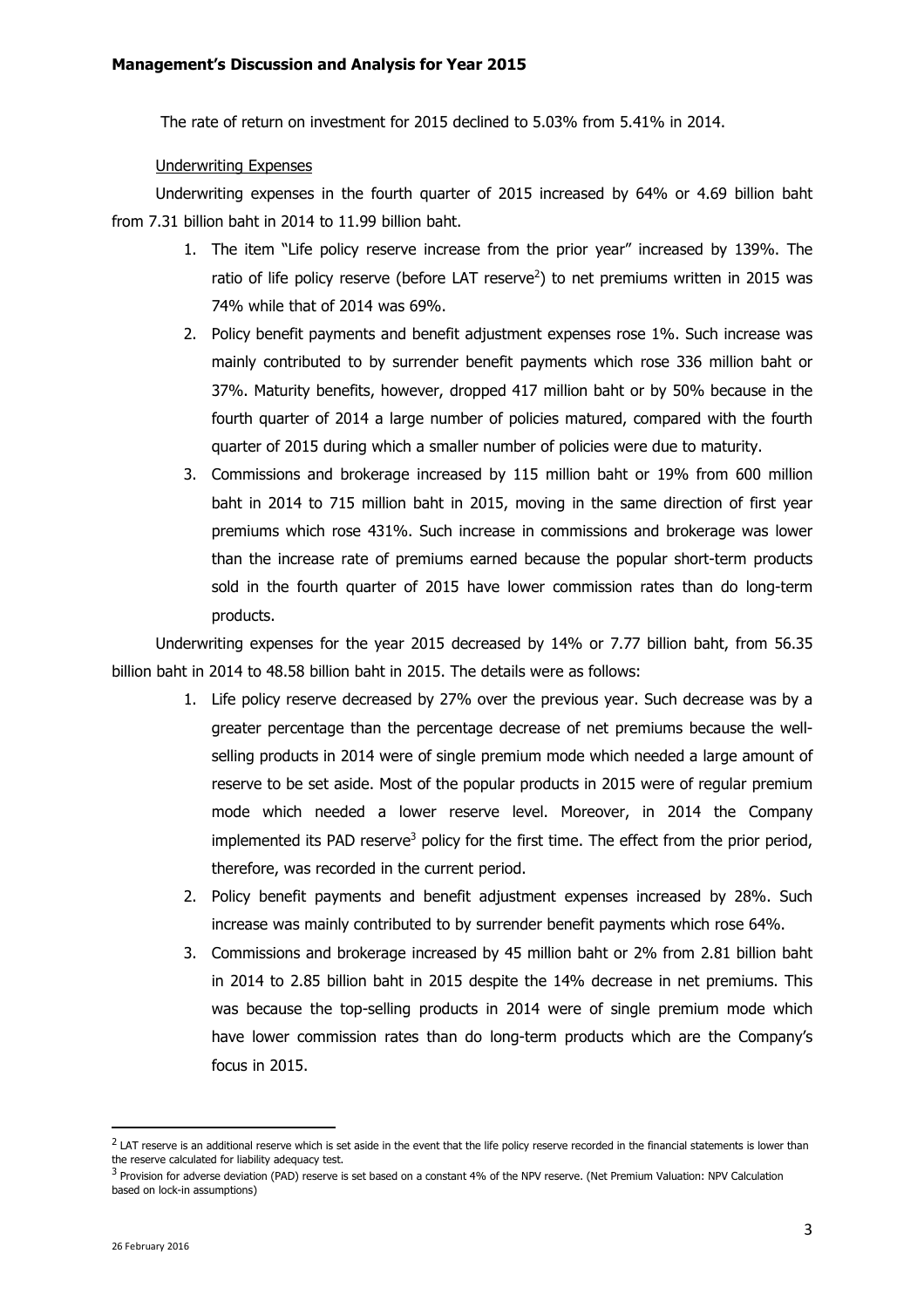## Operating Expenses

Operating expenses of the fourth quarter of 2015 increased by 1% or 4 million baht from 553 million baht in 2014 to 557 million baht in 2015.

Company contributions to the Office of Insurance Commission and the Life Insurance Fund increased by 18 million baht or 91%. This expense was calculated based on premium income so its increase was in line with the increase in premium income in the fourth quarter of 2015.

Operating expenses for the year of 2015 increased by 7% or 144 million baht from 2.03 billion baht in 2014 to 2.17 billion baht in 2015. The major increase was in human resources development cost which was to support the Company's business expansion and competitiveness. It resulted in a 6% increase in employee-related expense. Investment tax increased by 19%, in line with a greater investment income.

#### Profit for the Period for Separate Financial Statement

The Company posted a profit for the fourth quarter of 2015 in a sum of 2.29 billion baht. It increased by 19 million baht or 1% from the 2014 fourth quarter's profit of 2.27 billion. This was because premiums increased by 72% but gains on investments considerably declined by 99% in the fourth quarter of 2015 compared with 2014. Underwriting expenses also increased by 64%. As a result, profit for the fourth quarter of 2015 only increased by 1%.

The Company's profit for the year of 2015 was 4.11 billion baht. It increased from a 2.65 billion-baht profit for the year of 2014 by 1.46 billion baht or 55%. Even though first year premiums had negative growth of 29% which contributed to a 14% fall in net premiums, gains on investments rose 11%. These resulted in a 9% fall in the Company's total income. However, underwriting expenses decreased by 14%. Life policy reserve in particular declined as much as 27%. Thus, profit for the year of 2015 increased.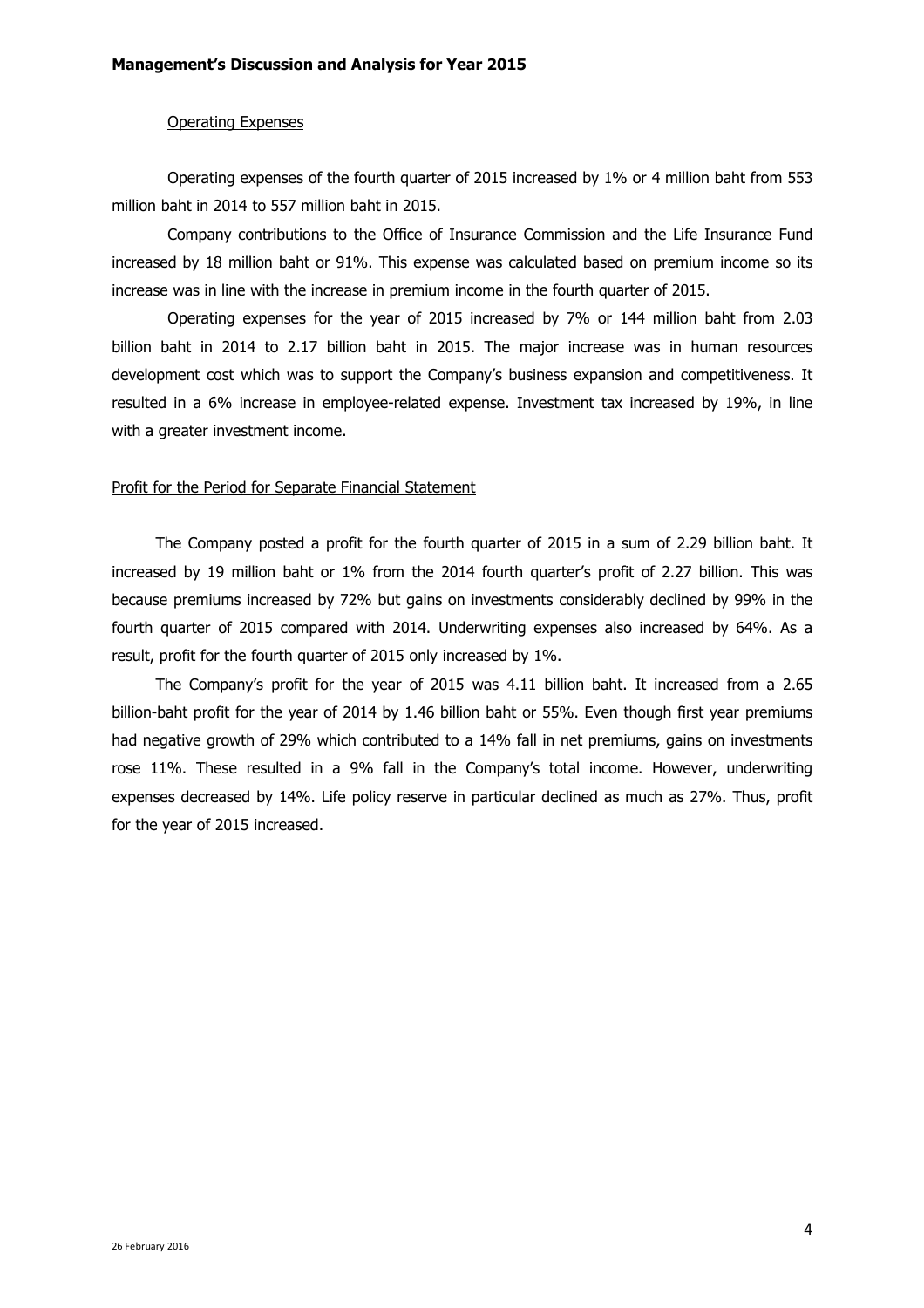#### Profit for the Period for Consolidated Financial Statement

The consolidated financial statement for the fourth quarter of 2015 posted a profit of 2.29 billion baht. It increased from the 2.27-billion-baht profit posted for the fourth quarter of 2014 by 19 million baht or 1%, as explained in the separate financial statement part. The consolidated profit included a 1.5-million-baht loss posted for the fourth quarter of 2015 by BLA Insurance Broker Co., Ltd. ("BLAIB") of which the Company holds a 99% stake.

The profit reported in the consolidated financial statement for year of 2015 was 5.2 million baht lower than what was posted in the separate financial statement as it included a loss incurred by BLAIB during the year.

#### **Financial Position Summary**

**Table 5** : Financial Position Summary

| <b>Financial Position</b>           |         | As at 31 Dec 2015 |         | As at 31 Dec 2014 | <b>Change</b> |               |
|-------------------------------------|---------|-------------------|---------|-------------------|---------------|---------------|
| <b>Unit: Million</b>                |         |                   |         |                   |               | $\frac{0}{0}$ |
| Assets                              |         |                   |         |                   |               |               |
| Cash and cash equivalents           | 7.088   | 3%                | 5,703   | 3%                | 1,384         | 24%           |
| Premiums due and uncollected        | 1,717   | $1\%$             | 1,725   | $1\%$             | (8)           | $0\%$         |
| Investments                         | 233,726 | 94%               | 202,977 | 94%               | 30,749        | 15%           |
| Premises and equipment              | 592     | $0\%$             | 402     | $0\%$             | 190           | 47%           |
| Other assets                        | 6,455   | 3%                | 4,781   | 2%                | 1,674         | 35%           |
| <b>Total assets</b>                 | 249,577 | 100%              | 215,588 | 100%              | 33,989        | 16%           |
| Liabilities and equity              |         |                   |         |                   |               |               |
| Life policy reserves                | 207,308 | 83%               | 177,435 | 82%               | 29,874        | 17%           |
| Insurance contract liabilities      | 9,450   | 4%                | 9,131   | 4%                | 319           | 3%            |
| Other liabilities                   | 5,821   | 2%                | 3,443   | 2%                | 2,378         | 69%           |
| <b>Total liabilities</b>            | 222,579 | 89%               | 190,009 | 88%               | 32,570        | <b>17%</b>    |
| <b>Total equity</b>                 | 26,998  | 11%               | 25,579  | 12%               | 1,419         | 6%            |
| <b>Total liabilities and equity</b> | 249,577 | 100%              | 215,588 | 100%              | 33,989        | <b>16%</b>    |

# Assets

Total assets grew by 16% from 31 December, 2014. The key item with high growth was investment assets, which increased by 15%. It was as a result of 17% growth in life policy reserve from 177.44 billion baht as of 31 December, 2014 to 207.31 billion baht as of 31 December, 2015.

#### **Liabilities**

Total liabilities increased by 17% from 31 December, 2014 as life policy reserve rose 17% or 29.87 billion baht as mentioned in the operating result part. Other liabilities increased by 2.38 billion baht including liabilities under foreign exchange contracts which rose 1.89 billion baht due to exchange rate volatility.

## Shareholders' Equity

Shareholders' equity increased by 1.42 billion baht from 25.58 billion baht as of 31 December, 2014 to 27.00 billion baht as of 31 December, 2015. The increase was mainly contributed to by the 2015 operating result of 4.11 billion baht and an increased share capital from warrants no. 2 which had been exercised in a sum of 149 million baht. In 2015, an interim dividend payment of 1.33 billion was made and there was a loss on the fair value of investments in available-for-sale securities net of tax in a sum of 1.55 billion baht.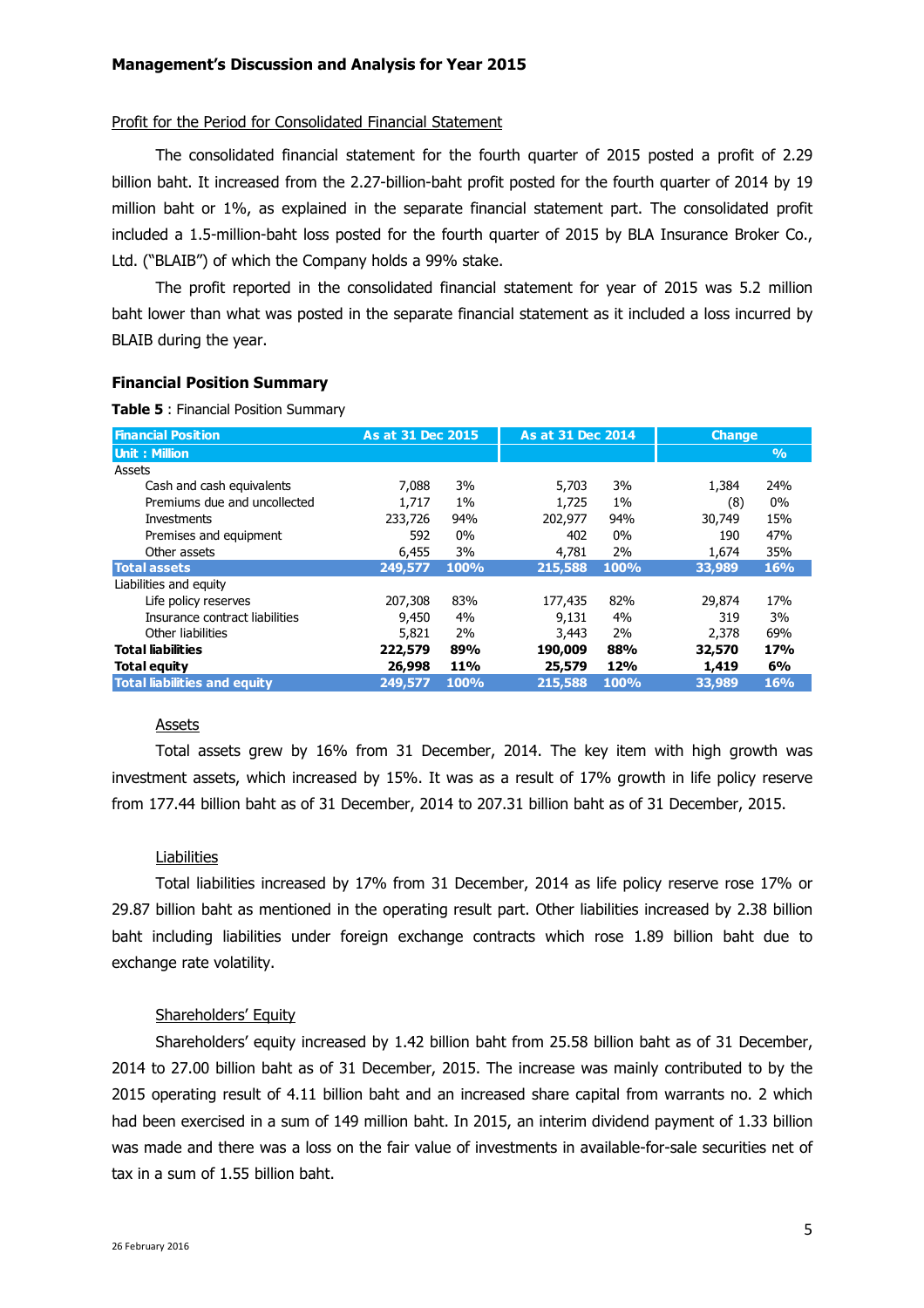# **Cash Flows**

**Table 6**: Cash Flows

| <b>Unit: Million</b>                 | <b>Statement of cash flows</b> |        |           |        |               |  |  |  |
|--------------------------------------|--------------------------------|--------|-----------|--------|---------------|--|--|--|
| For the year                         | 2015                           |        | 2014      |        | <b>Change</b> |  |  |  |
| Source of fund                       |                                |        |           |        |               |  |  |  |
| Operating                            | 34,956                         | 100%   | 42,382    | 100%   | (7, 426)      |  |  |  |
| Net cash provided                    | 34,956                         | 100%   | 42,382    | 100%   | (7, 426)      |  |  |  |
| Used of fund                         |                                |        |           |        |               |  |  |  |
| Investment activities                | (32,407)                       | $-93%$ | (36, 526) | $-86%$ | 4,119         |  |  |  |
| Financing                            | (1, 165)                       | $-3%$  | (1, 484)  | $-4%$  | 319           |  |  |  |
| Net used of fund                     | (33, 572)                      | $-96%$ | (38, 010) | $-90%$ | 4,438         |  |  |  |
| Net increased (decreased) in cash    | 1,384                          | 4%     | 4,372     | 10%    | (2,988)       |  |  |  |
| Cash and cash equivalents -beginning | 5,703                          | 16%    | 1,331     | 3%     | 4,372         |  |  |  |
| Cash and cash equivalents -ending    | 7,088                          | 20%    | 5,703     | 13%    | 1,384         |  |  |  |

Cash and cash equivalents as of 31 December, 2015 were 7.09 billion baht, a 24% increase or by 1.38 billion baht from 5.70 billion baht as of 31 December, 2014.

The source of funds of 34.96 billion baht in 2015 was mainly from net premiums written in a sum of 43.90 billion baht, a decrease from 50.65 billion baht in the same period of 2014. Interests and dividends increased by 1.56 billion baht year-on-year. Benefits payments, insurance claims, and loss adjustment expenses increased by 3.07 billion baht from 11.95 billion baht in 2014 to 15.02 billion baht in 2015.

 The main uses of funds were investment activities which are done to manage risks and ensure that policy obligations will be met.

## **Key Financial Ratios**

**Table 7** : Financial Ratios<sup>4</sup>

| <b>Financial ratio</b> | <b>Quarter</b> |            | Year       |      |
|------------------------|----------------|------------|------------|------|
|                        | 4/2015         | 4/2014     | 2015       | 2014 |
| NI / Total income      | 15%            | 23%        | 8%         | 4%   |
| EBIT / Net premium     | <b>22%</b>     | <b>38%</b> | <b>11%</b> | 6%   |
| NI / Net premium       | 18%            | 30%        | 9%         | 5%   |
| Reserve / Net premium  | 59%            | 43%        | 68%        | 80%  |

# **Capital Adequacy under Risk-Based Capital: RBC**

The Company capital adequacy ratio as of 31 December, 2015 was 310%<sup>5</sup>. It decreased from 409% as of 31 December, 2014. This ratio is higher than 140%, the minimum level required by the Office of Insurance Commission (OIC).

 $\overline{\phantom{a}}$  , where the contract of the contract of the contract of the contract of the contract of the contract of the contract of the contract of the contract of the contract of the contract of the contract of the contr

<sup>4</sup>Calculation formulas:

Net income ratio  $=$  net income/ total income

EBIT to net premium ratio  $=$  net income before tax/ net premium

Net income to net premium ratio = net income/ net premium

Reserve to net premium ratio  $=$  increase in policy reserve over the previous year/ net premium

<sup>&</sup>lt;sup>5</sup> This ratio has not been reviewed by CPA.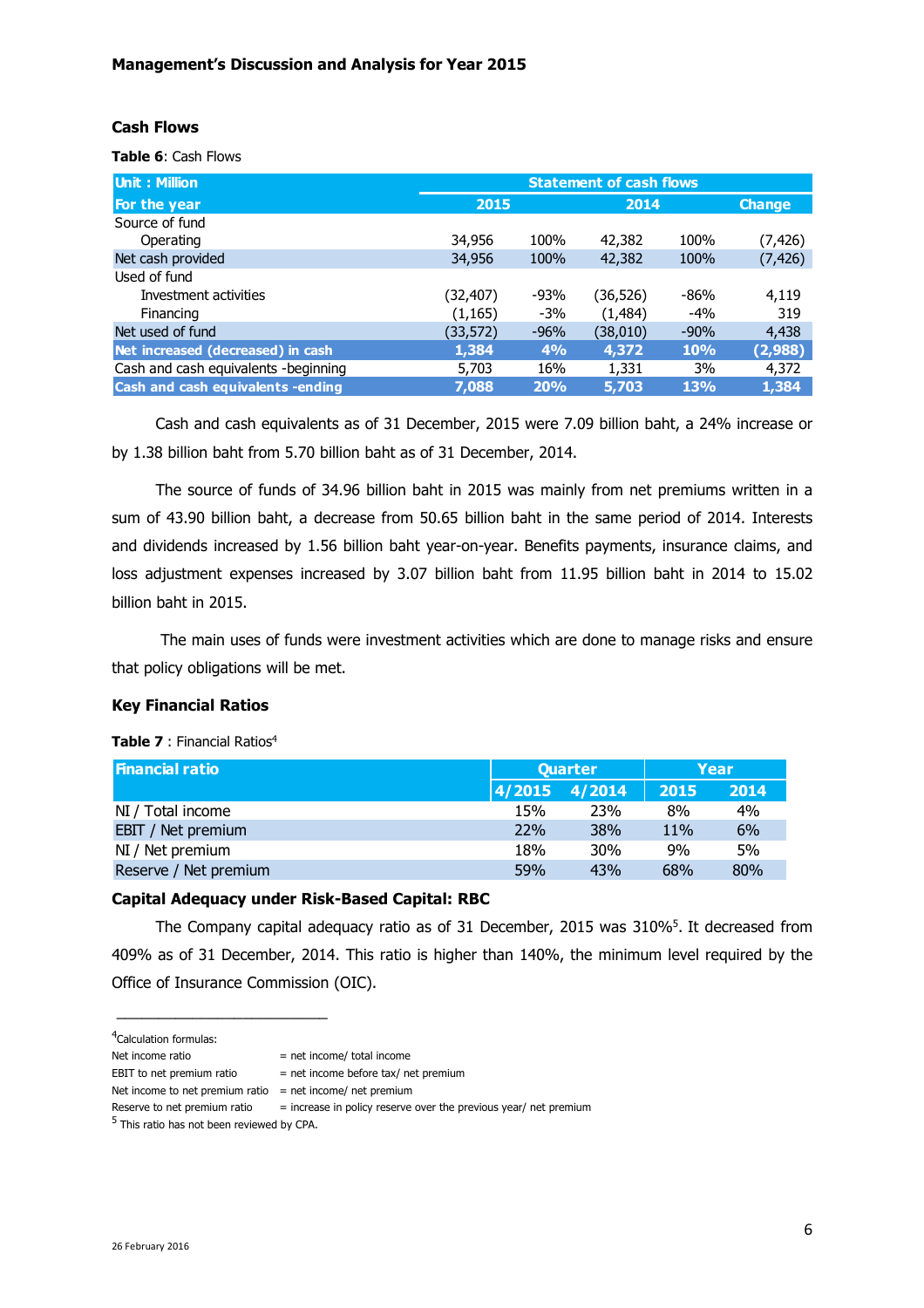## **Industry Overview**

Industry total life insurance premiums as of December 2015 were 537.51 billion baht<sup>6</sup>, a 6.68% increase year-on-year. They can be divided into first year premiums of 171.43 billion baht, a 0.47% increase and renewal year premiums of 366.08 billion baht, a 9.86% increase. The top six market share companies are as follows:

| No.           | Company                   | <b>FYP</b> | <b>RYP</b> | ТP         | Market share |
|---------------|---------------------------|------------|------------|------------|--------------|
| 1             | AIA                       | 26,171.57  | 93,380.76  | 119,552.33 | 22.24%       |
| $\mathcal{P}$ | Muang Thai Life Assurance | 37,938.07  | 49,942,28  | 87,880.36  | 16.35%       |
| 3             | Thai Life Insurance       | 17,617.64  | 50,758.23  | 68,375.87  | 12.72%       |
| 4             | Krungthai-AXA Life        | 18,419.94  | 36,322.97  | 54,742.91  | 10.18%       |
| 5             | SCB Life Assurance        | 17,507.92  | 35,464.50  | 52,972.42  | 9.86%        |
| 6             | Bangkok Life Assurance    | 13,627.20  | 31,213.02  | 44,840.22  | 8.34%        |

**Table 8**: Market share

Industry profit for 2015<sup>7</sup> (January – November, 2015) fell by 13.74 billion baht or 24% from 2014. In 2015, profit amounted to 43.18 billion baht while that of 2014 was 56.93 billion baht. The main reason was that net premiums and other income decreased in 2015. Bancassurance channel's sales continued to grow. The data between January and November 2015 showed that industry's total premiums through bancassurance increased by 9%, compared to the same period of the previous year. Bancassurance premiums represented 43% of total premiums earned from all channels, same as in 2014. Agent channel has also expanded with a 7% increase in total premiums, representing 50% of total premiums earned from all channels in 2015, same percentage as in 2014.

## **Significant Events**

## Exercises of Warrants No.2

The holders of the warrants no.2exercised their right to purchase 4.6 million units of the Company's ordinary shares at the exercise price of 25.00 baht for the total amount of 160.0 million baht. The Company recorded 89 million baht under the caption of transfer capital reserve for sharebased payment transactions to premium on share capital as a result of the warrant No.2 exercises.

\_\_\_\_\_\_\_\_\_\_\_\_\_\_\_\_\_\_\_\_\_\_\_\_\_

<sup>&</sup>lt;sup>6</sup> Source: Thai Life Insurance Association

<sup>&</sup>lt;sup>7</sup> Source: Office of Insurance Commission